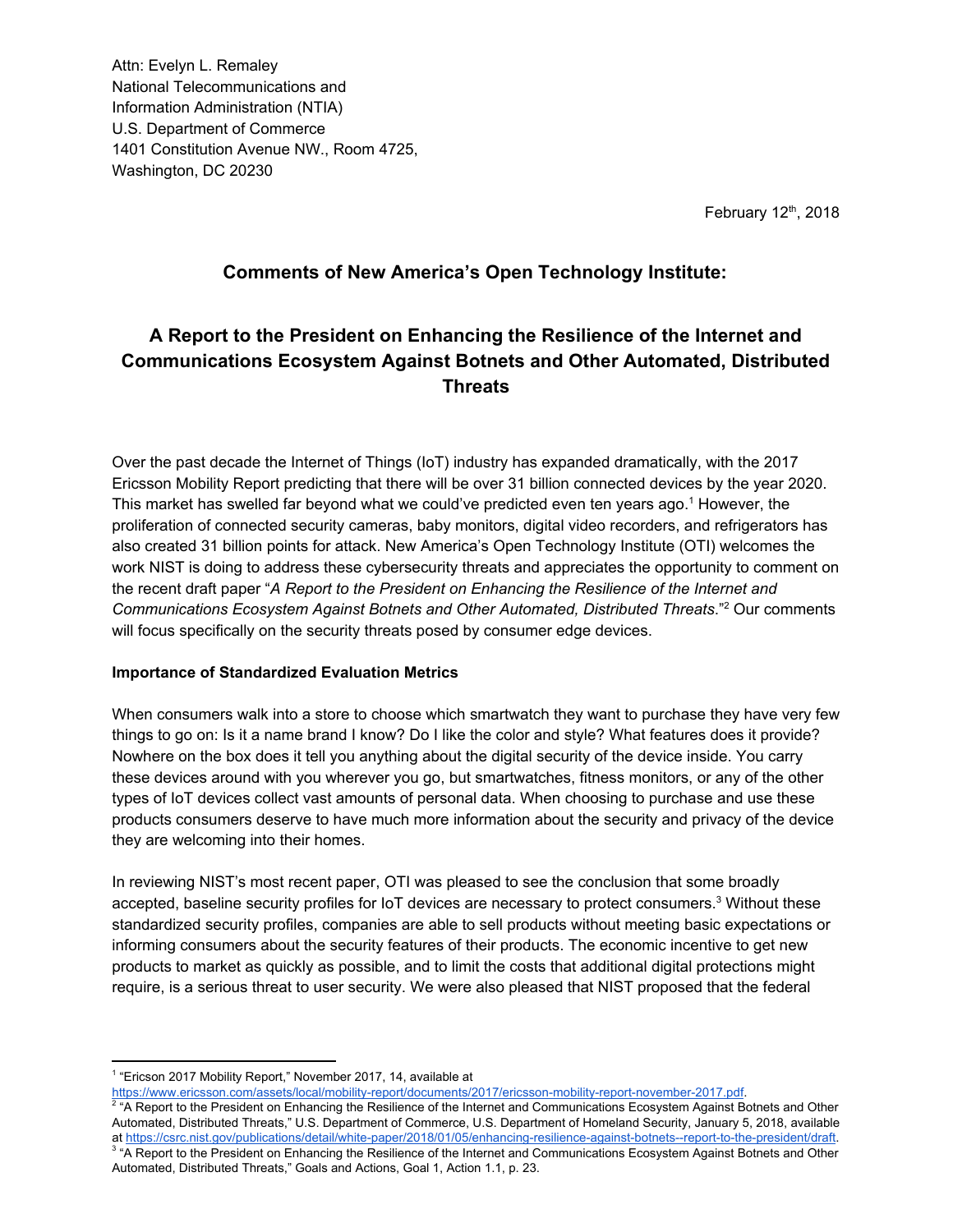government help accelerate the adoption of these standards by only purchasing IoT devices that meet these baseline security profiles. 4

#### **Industry-Driven Approaches Haven't Worked**

However, OTI is concerned about the Report's recommendations about who should generate these security profiles. The Report identifies "industry" as the primary group who should be encouraged to develop IoT security standards. The Report encourages industry to engage with international standards organizations such as the Internet Engineering Task Force (IETF) and the International Organization for Standardization (ISO).<sup>5</sup> This is a good recommendation, but even here the Report leaves out consumer organizations and civil society. $^6$  This is a theme that repeats throughout the Report, and particularly in Goal 5.<sup>7</sup> Unfortunately, industry-led efforts to date and the nature of the market both lead to the conclusion that self-regulation is not likely to bring about solutions that effectively address the serious security issues we all face, even if done in consultation with civil society.

While self-regulation can be effective in some areas, too often we have seen such efforts fail. Often they simply trail off without producing anything concrete. $^8$  When they do produce an outcome, it is usually so watered down that it represents only the bare minimum of security features that most of the industry in question already meet. Civil society that does try to participate is routinely outnumbered and outspent.

This dynamic will only be exacerbated in the context of digital security because of the fundamental market failure in the area of device security. Many manufacturers are either unaware of their products' security lapses or simply don't care because there has never been a significant negative market impact as a result of poor security. Placing these organizations in charge of developing security standards would require convincing them of the need for those standards in the first place.

To create a credible baseline for security standards, the victims actually affected by failed security should be the stakeholders leading the conversation. Industry has to be involved and invested, of course, and suggestions made in good faith should be carefully considered, but consumer advocacy and civil society organizations should hold the reigns. The Report should be amended to reflect this preference.

There is already a security and privacy focused standard in development for NIST to point to. Called the Digital Standard, it is open source, and is being shepherded by a number of cybersecurity experts and civil society groups. Consumer Reports has also announced their intention to make use of it when rating "smart" devices. It could be the perfect platform for a consumer-focused security baseline.

#### **What is the Digital Standard?**

The Digital Standard is an open, collaborative effort to create a digital privacy and security standard which can help guide the future development of consumer software, digital platforms and services, and internet-connected products.<sup>9</sup> The Standard methodology is composed of 35 different "tests" that products can be measured against to see how they meet best practices. It also provides a model that companies can use to design and improve their products, ensuring that they are best in class on these security and privacy metrics.

<sup>4</sup> Ibid.

<sup>&</sup>lt;sup>5</sup> Ibid.

<sup>6</sup> Ibid.

 $<sup>7</sup>$  E.g., ibid., Actions 5.1 and 5.2.</sup>

<sup>&</sup>lt;sup>8</sup> NTIA's own process on IOT security last met in November 2017 and does not appear to have released any final documents. <https://www.ntia.doc.gov/other-publication/2016/multistakeholder-process-iot-security>.

<sup>&</sup>lt;sup>9</sup> "The Digital Standard," available at [https://www.thedigitalstandard.org/.](https://www.thedigitalstandard.org/)